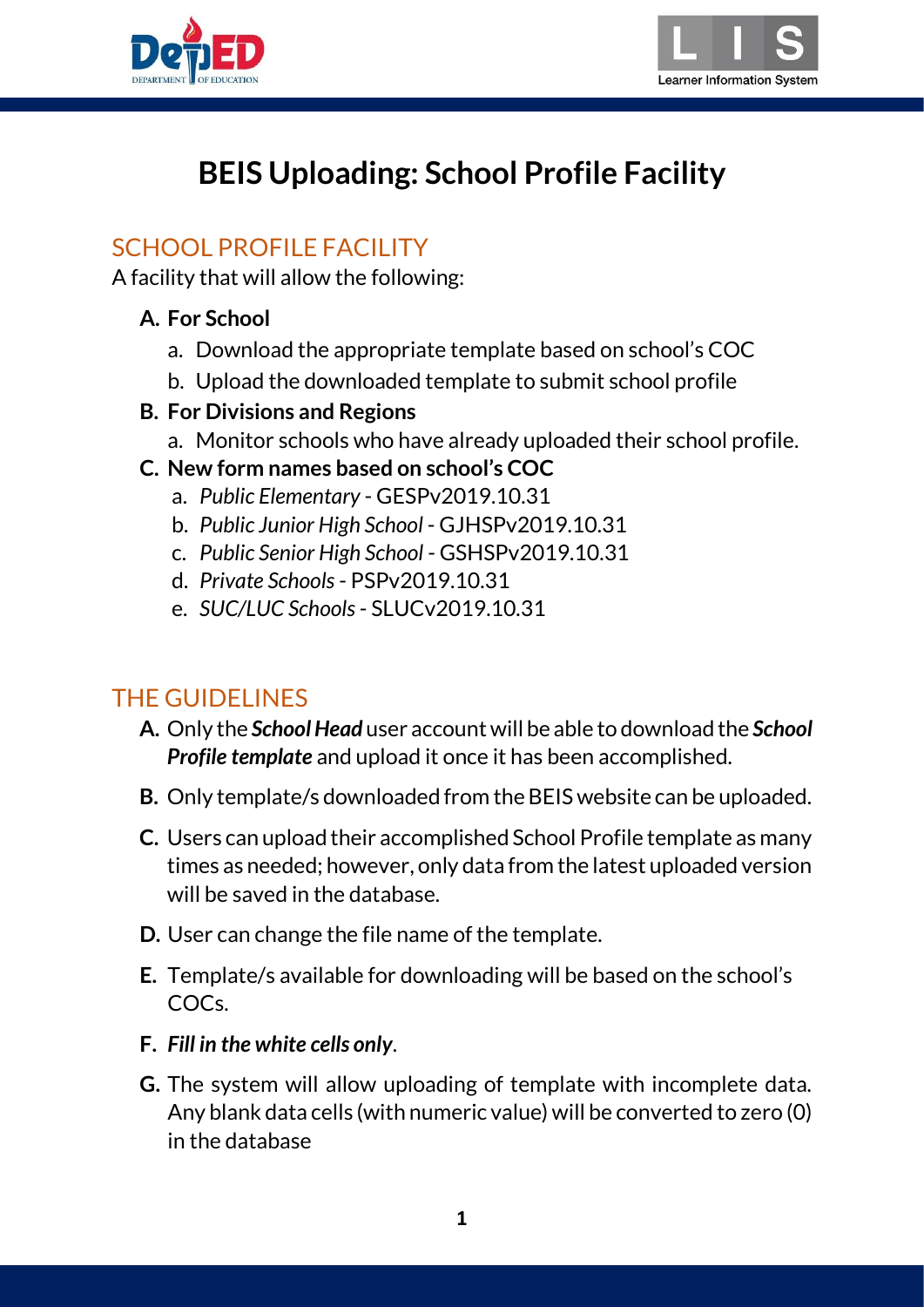



- **H.** Fill out data cells manually. *Strictly no using of copy and paste, cut and paste, or drag and drop.*
- **I.** Data cells requiring numeric values:
	- a. Input whole number for data cells requiring **whole number**. Example: Age profile.

| Table 8. SHS LEARNERS WITH DISABILITIES (LWDs) AGE PROFILE DATA, SY 2019-2020 (As of June 30, 2019) |          |          |          |          |                |                                |
|-----------------------------------------------------------------------------------------------------|----------|----------|----------|----------|----------------|--------------------------------|
| Age                                                                                                 | Grade 11 |          |          | Grade 12 |                | <b>TOTAL</b><br>(Grades 11-12) |
|                                                                                                     | Male     | Female   | Male     | Female   | Male           | Female                         |
| Below 15                                                                                            | 5        |          |          |          | $\overline{5}$ | $\mathbf{0}$                   |
| 15                                                                                                  | 5        |          |          |          | 5              | $\mathbf{0}$                   |
| 16                                                                                                  | 5        |          |          |          | 5              | $\mathbf{0}$                   |
| 17                                                                                                  | 5        |          |          |          | 5              | $\bf{0}$                       |
| 18                                                                                                  | 5        |          |          |          | 5              | $\bf{0}$                       |
| 19                                                                                                  | 5        |          |          |          | 5              | $\bf{0}$                       |
| 20                                                                                                  | 5        |          |          |          | 5              | $\mathbf{0}$                   |
| 21                                                                                                  | 5        |          |          |          | $\overline{5}$ | $\mathbf{0}$                   |
| 22                                                                                                  | 5        |          |          |          | $\overline{5}$ | $\mathbf{0}$                   |
| 23                                                                                                  | 5        |          |          |          | 5              | $\mathbf{0}$                   |
| 24                                                                                                  | 5        |          |          |          | 5              | $\mathbf{0}$                   |
| 25 & Above                                                                                          | 5        |          |          |          | 5              | $\bf{0}$                       |
| <b>TOTAL</b>                                                                                        | 60       | $\bf{0}$ | $\bf{0}$ | $\bf{0}$ | 60             | $\bf{0}$                       |

b. Input decimal numbers for data cells requiring **decimal numbers**. Example: Amount

| Table 24. MOOE ALLOCATION, UTILIZATION AND LIQUIDATION<br>FROM JANUARY 2018 TO DECEMBER 2018 |                                                                                                                                                                                                                                                                                   |  |  |  |
|----------------------------------------------------------------------------------------------|-----------------------------------------------------------------------------------------------------------------------------------------------------------------------------------------------------------------------------------------------------------------------------------|--|--|--|
| <b>MOOE</b>                                                                                  | <b>Amount in PhP</b>                                                                                                                                                                                                                                                              |  |  |  |
| Allocation                                                                                   | 50000.10                                                                                                                                                                                                                                                                          |  |  |  |
| Utilization                                                                                  | 50000.00                                                                                                                                                                                                                                                                          |  |  |  |
| Liquidation                                                                                  | 50000.00                                                                                                                                                                                                                                                                          |  |  |  |
| environment in schools.                                                                      | 1. Maintenance and Other Operating Expenses (MOOE) - is the<br>allocated funds for public elementary and secondary schools that can<br>be spent on activities and necessities (i.e. electricity and water) that<br>support learning programs and help maintain a safe and healthy |  |  |  |
| 2. MOOE Allocation - refers to the MOOE provided for the previous<br>fiscal year.            |                                                                                                                                                                                                                                                                                   |  |  |  |
| MOOE allocation of the previous fiscal year.                                                 | 3. MOOE Utilization - refers to the amount of MOOE utilized from the                                                                                                                                                                                                              |  |  |  |
| year.                                                                                        | 4. MOOE Liquidation - refers to the amount of MOOE liquidated from<br>the MOOE utilized from the MOOE allocation of the previous fiscal                                                                                                                                           |  |  |  |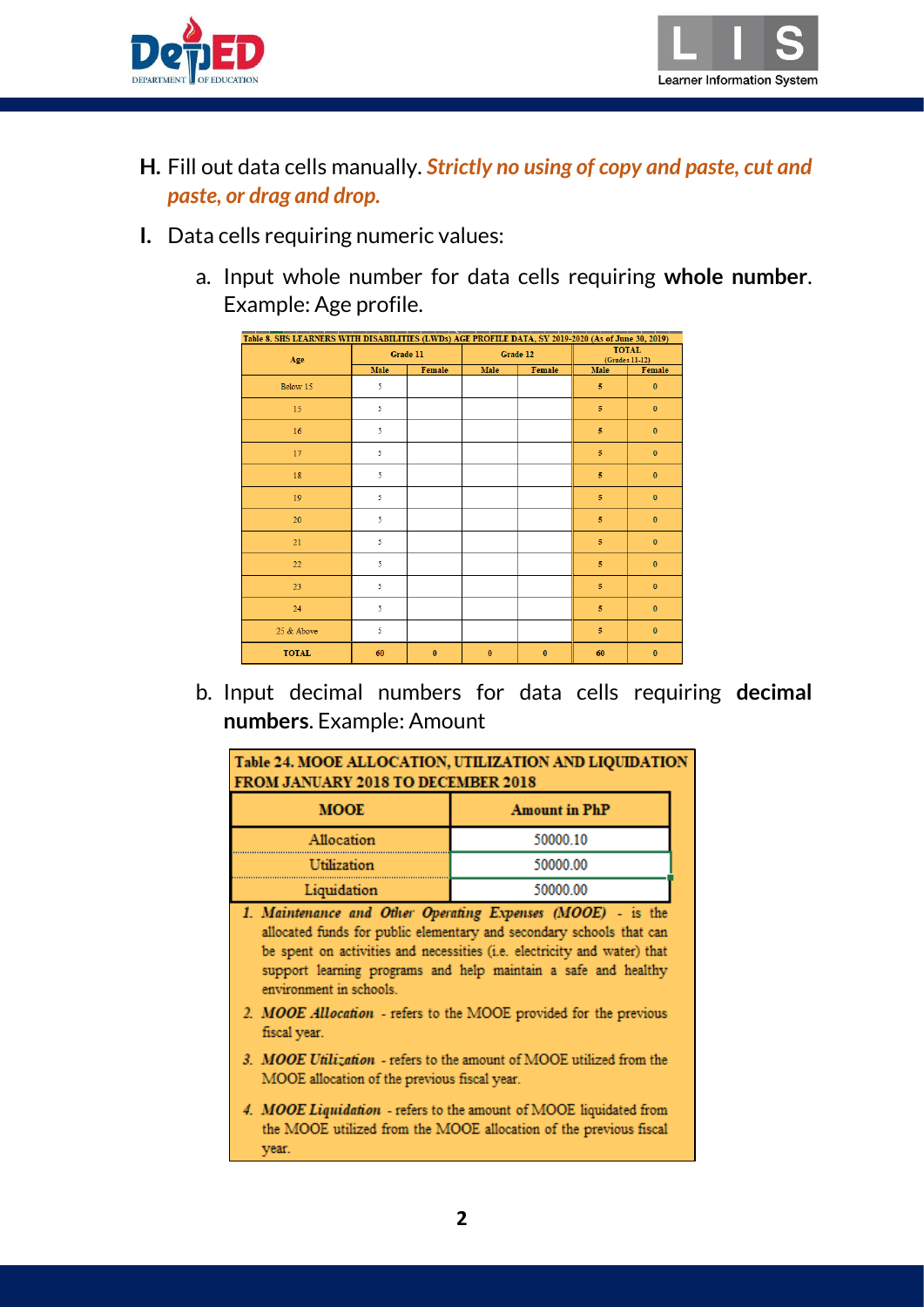



- **J.** Checkboxes options:
	- a. Any checkbox options where "Yes" and "No" options were both selected, this will be considered as "Yes"



b. For checkbox options with related data fields, if "Yes" is selected, related field/s must be filled in with value greater than 0.



c. If both "Yes" and "No" options are not selected, this will be treated automatically as "No"

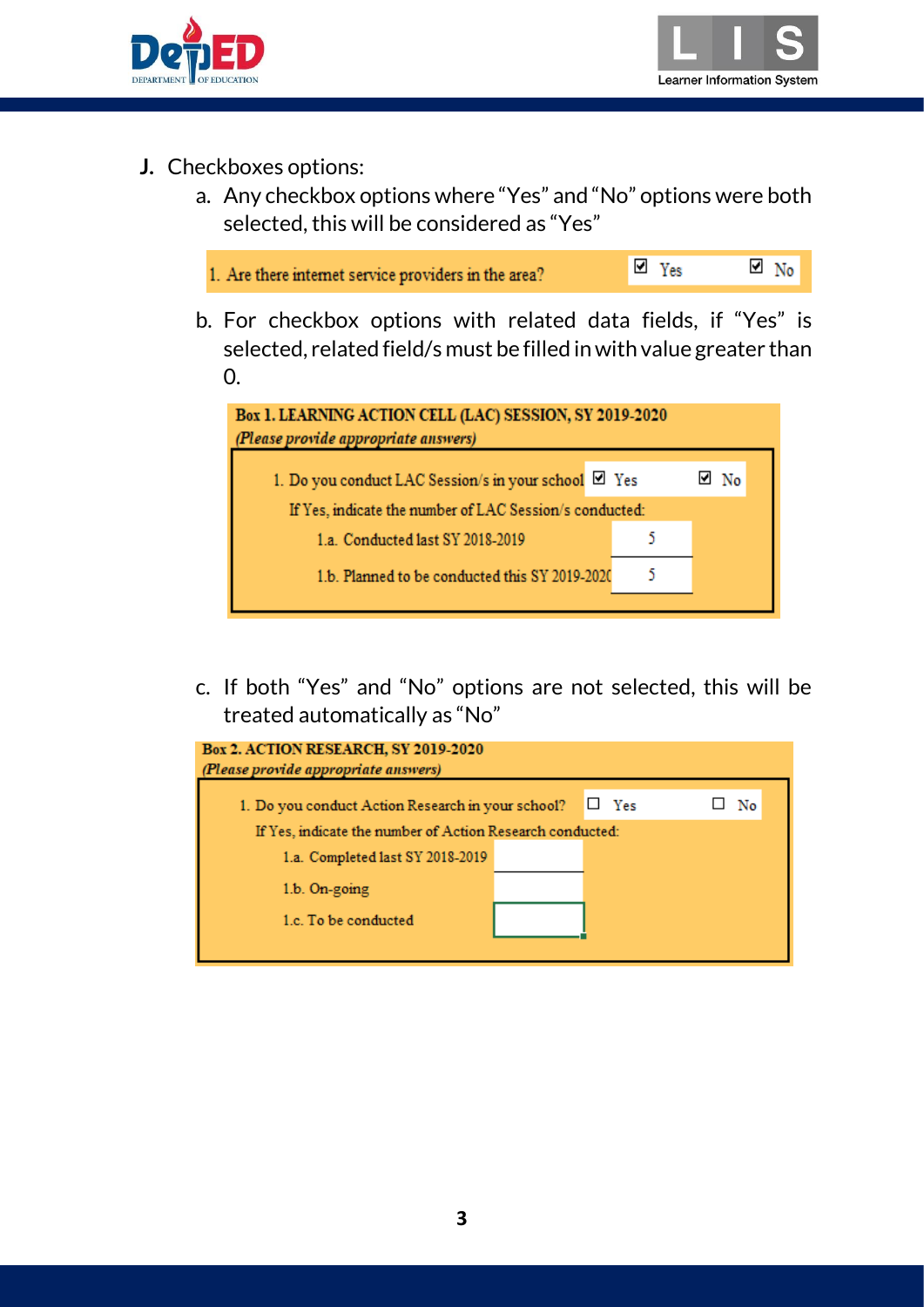



- **K.** Dates can be inputted as text (i.e., Oct. 30, 2019 or 10/30/2019, 10 30 2019)
- **L.** Observe validation on data cells. Example:

| Table                                            | <b>Remarks</b>                                                                                                   |
|--------------------------------------------------|------------------------------------------------------------------------------------------------------------------|
| SchInfo                                          | School ID inputted in the<br>template will be check based on the<br>School ID associated in the user<br>account. |
| Table 6 (GESP Form)<br>Table 4 (GJHSP Form)      | Number of classes should be less<br>than the total enrolment.                                                    |
| Table 14 (GESP Form)<br>Table 12 (GJHSP<br>Form) | Column 12 must tally in entries in<br>Column <sub>2</sub>                                                        |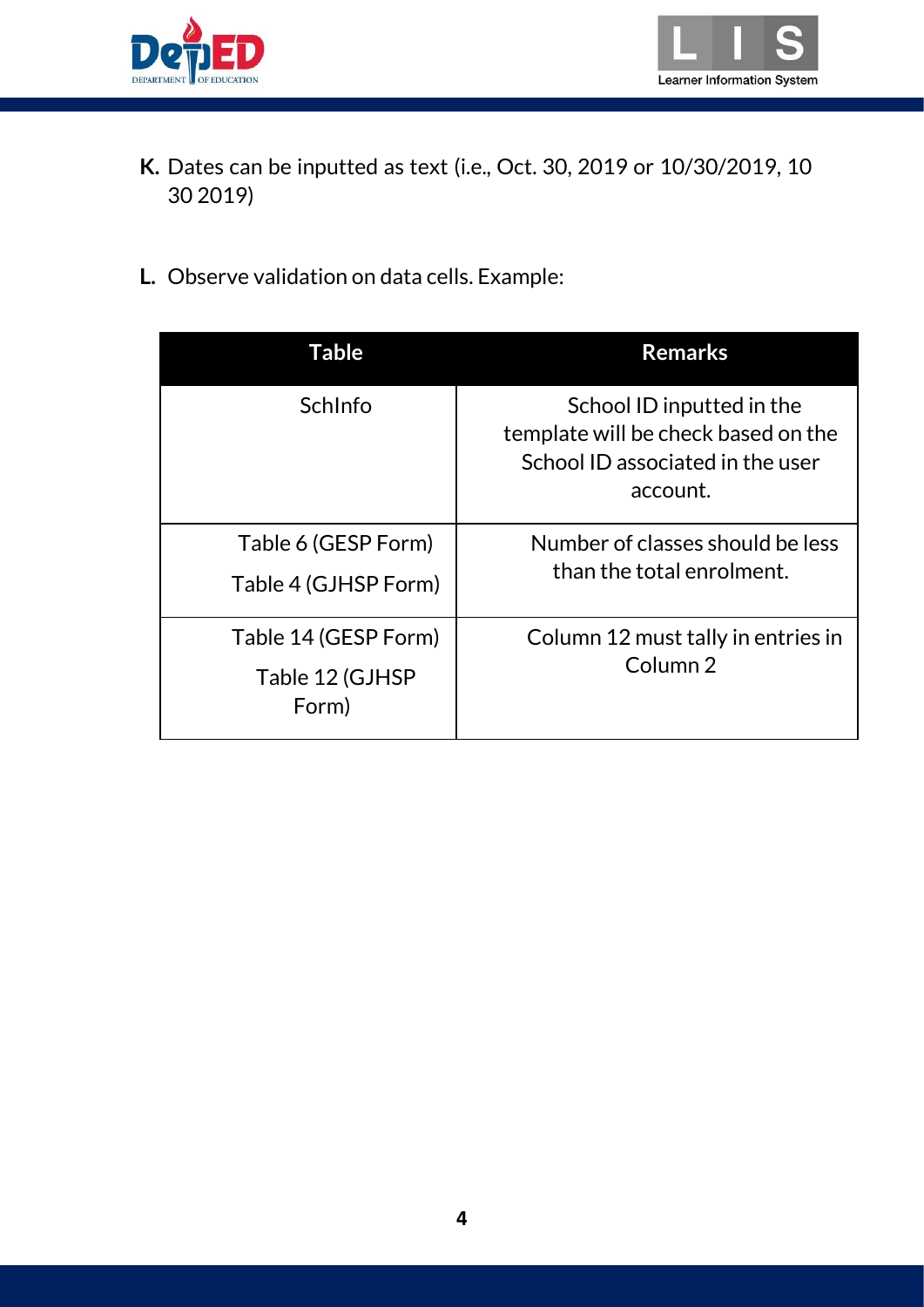



### THE PROCESS

1. Go to **BEIS** website<http://beis.deped.gov.ph/> and log in using the LIS **School Head** account.

| Please sign in                                                                                                                                                                       |
|--------------------------------------------------------------------------------------------------------------------------------------------------------------------------------------|
| Username                                                                                                                                                                             |
| Password                                                                                                                                                                             |
|                                                                                                                                                                                      |
| Forgot password?                                                                                                                                                                     |
| For class advisers, request School Head or designated<br>school system administrator to reset password. For<br>school heads, request Division Planning Officer to<br>reset password. |
| Sign in                                                                                                                                                                              |

2. Click the UPLOAD tab.

|                                                | <b>Dashboard</b>      | Raw Data<br><b>Upload</b><br><b>Tutorial</b> |
|------------------------------------------------|-----------------------|----------------------------------------------|
|                                                |                       |                                              |
|                                                |                       |                                              |
|                                                |                       |                                              |
| oad                                            |                       |                                              |
| <b>Profile Templates</b>                       | SY SY 2019-2020       | School Profile Upload                        |
| <b>Download Current Version</b>                |                       |                                              |
| 10.31.xlsx                                     | Choose File To Upload |                                              |
| <b>EDownload GJHSPv2019.10.31.xlsx</b>         | <b>School Profile</b> |                                              |
| 10.31.xlsx                                     |                       |                                              |
| lease accomplish and upload to the next panel. |                       |                                              |
|                                                |                       | <b>O</b> Upload Now                          |
|                                                |                       |                                              |

3. Download the School Profile template/s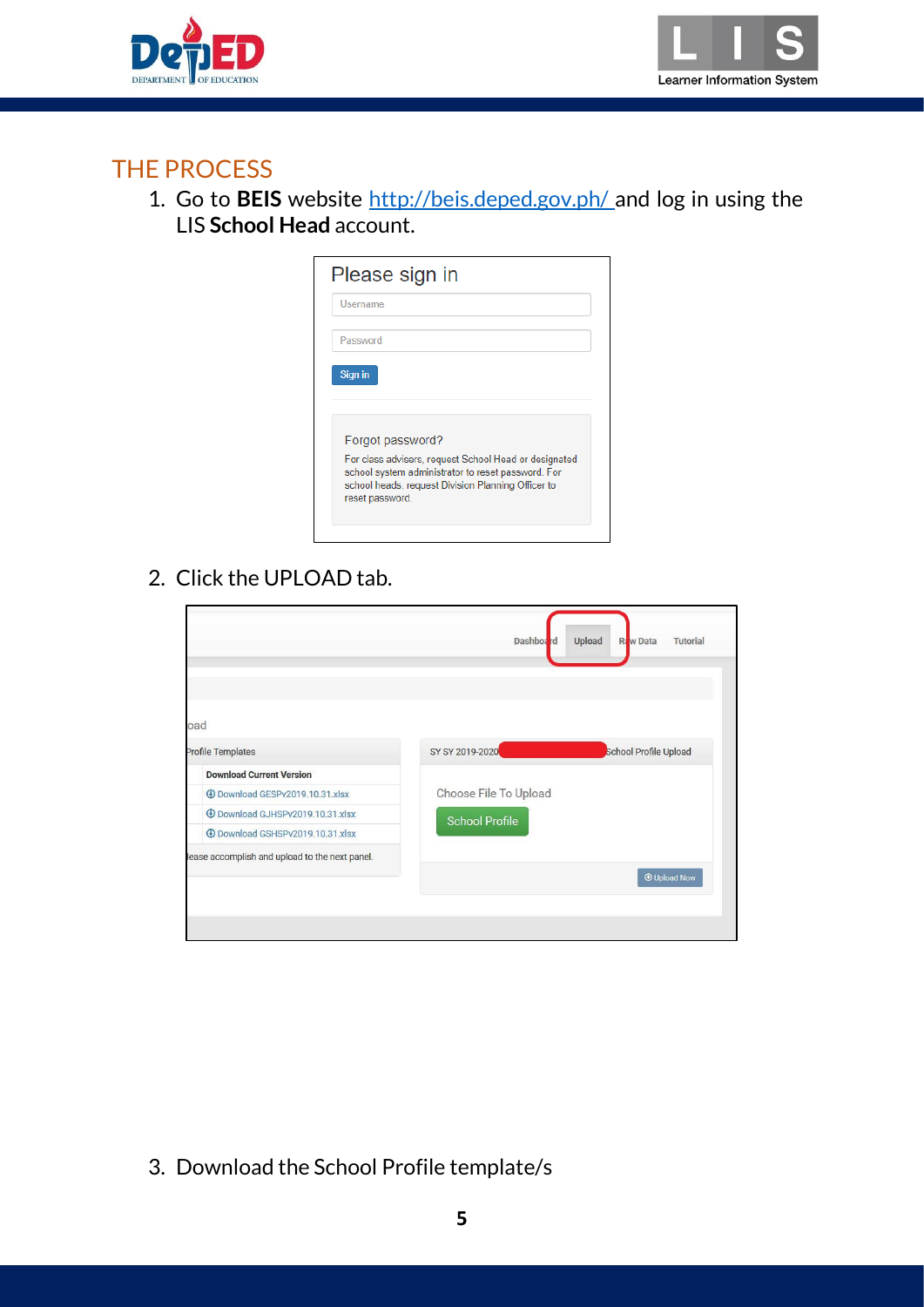



|   | SY 2019-2020<br><b>School Profile Templates</b> |                                                  |  |  |  |
|---|-------------------------------------------------|--------------------------------------------------|--|--|--|
| # | <b>School Profile</b>                           | <b>Download Current Version</b>                  |  |  |  |
| 1 | Government Elementary School Profile            | <b>10.31.xlsx</b> Download GESPv2019.10.31.xlsx  |  |  |  |
| 2 | Government Junior High School Profile           | <b>10.31 Download GJHSPv2019.10.31 xlsx</b>      |  |  |  |
| 3 | Government Senior High School Profile           | <b>10.31.xlsx</b> Download GSHSPv2019.10.31.xlsx |  |  |  |

### 4. Accomplish the downloaded template

|                                                                                                                                                                                                                                  |                                                                                                                                                                                                                                                                                                                                                                                                                                                                                                                                                                     |                                                                           |                                               |                                                                                   |                                                                                                                                                                                            |                      |                                      | <b>School ID:</b>                     |                                      |         |
|----------------------------------------------------------------------------------------------------------------------------------------------------------------------------------------------------------------------------------|---------------------------------------------------------------------------------------------------------------------------------------------------------------------------------------------------------------------------------------------------------------------------------------------------------------------------------------------------------------------------------------------------------------------------------------------------------------------------------------------------------------------------------------------------------------------|---------------------------------------------------------------------------|-----------------------------------------------|-----------------------------------------------------------------------------------|--------------------------------------------------------------------------------------------------------------------------------------------------------------------------------------------|----------------------|--------------------------------------|---------------------------------------|--------------------------------------|---------|
| <b>GSHSFIVING IRAN</b>                                                                                                                                                                                                           |                                                                                                                                                                                                                                                                                                                                                                                                                                                                                                                                                                     | <b>GOVERNMENT SENIOR HIGH SCHOOL (SHS) PROFILE</b>                        |                                               | Republic of the Philippines<br>DEPARTMENT OF EDUCATION<br><b>PLANNING SERVICE</b> | <b>Education Management Information System Division</b>                                                                                                                                    |                      |                                      |                                       |                                      |         |
| accomplished by every annex, extension, etc.<br>He/She shall submit the accomplished forms to the respective Schools Division Office (SDO).<br>shall be written. Shaded boxes shall not be filled.                               | This form shall be accomplished by the head of all government secondary schools. In the case of schools with annexes, extensions, etc., a separate school profile form shall be<br>The head of the school shall sign the forms certifying to the correctness of the data, and shall be responsible and accountable for any inaccuracy or false data/information reported.<br>Important: Read the definitions/instructions found at the bottom of each table before filling up the form. No item should be left blank. Instead, "zero (0)" or "not applicable (n/a)" |                                                                           |                                               | <b>INSTRUCTIONS</b>                                                               |                                                                                                                                                                                            |                      |                                      |                                       |                                      |         |
|                                                                                                                                                                                                                                  |                                                                                                                                                                                                                                                                                                                                                                                                                                                                                                                                                                     |                                                                           |                                               | <b>SCHOOL INFORMATION</b><br>SY 2019-2020                                         |                                                                                                                                                                                            |                      |                                      |                                       |                                      |         |
| <b>School Name</b><br>Address<br>Please check $($ $\blacktriangleright$ $)$ if the school is:<br>an Annex/Extension School (Please indicate Mother School)<br>an Implementing Unit (has book of accounts or has fiscal autonomy) | <i><b>Street/Sitio/Parol</b></i><br><b>Mesicipality/City</b><br>Il check   # }, should have any of the finance position: Accountant I, Senior Bookkeeper or Disbursing Officer II in Table 10.                                                                                                                                                                                                                                                                                                                                                                      | [Official Name]<br>(Previous Name, if any)<br><b>Barangay</b><br>Province | <b>Zip Code</b>                               |                                                                                   | Region<br><b>Division</b><br><b>Legislative District</b><br><b>Telephone Number</b><br><b>Mobile Number</b><br>Fax Number<br>Website (if any)<br>E-Mail Address<br><b>Date Established</b> |                      |                                      |                                       |                                      |         |
| <b>Centified True and Correct by:</b><br>School He<br>Pasition 1 :                                                                                                                                                               | (Signature Over Printed Name) / Date                                                                                                                                                                                                                                                                                                                                                                                                                                                                                                                                |                                                                           | Validated by Planning Officer III (PRS-SGOD): | (Signature Over Printed Name) / Date                                              |                                                                                                                                                                                            |                      | Head of the Offic.<br>Pasition Title | Noted by the Schools Division Office: | (Signature Over Printed Name) / Date |         |
| <b>Schinfo</b>                                                                                                                                                                                                                   | Table1<br>Tables2-3                                                                                                                                                                                                                                                                                                                                                                                                                                                                                                                                                 | Table4                                                                    | Table <sub>5a</sub>                           | Table <sub>5</sub> b                                                              | Table <sub>6a</sub>                                                                                                                                                                        | Table <sub>6</sub> b | Table7                               | Table7 cont.                          | Table <sub>8</sub>                   | Table9a |

5. Click the School Profile button to search for the file to be uploaded.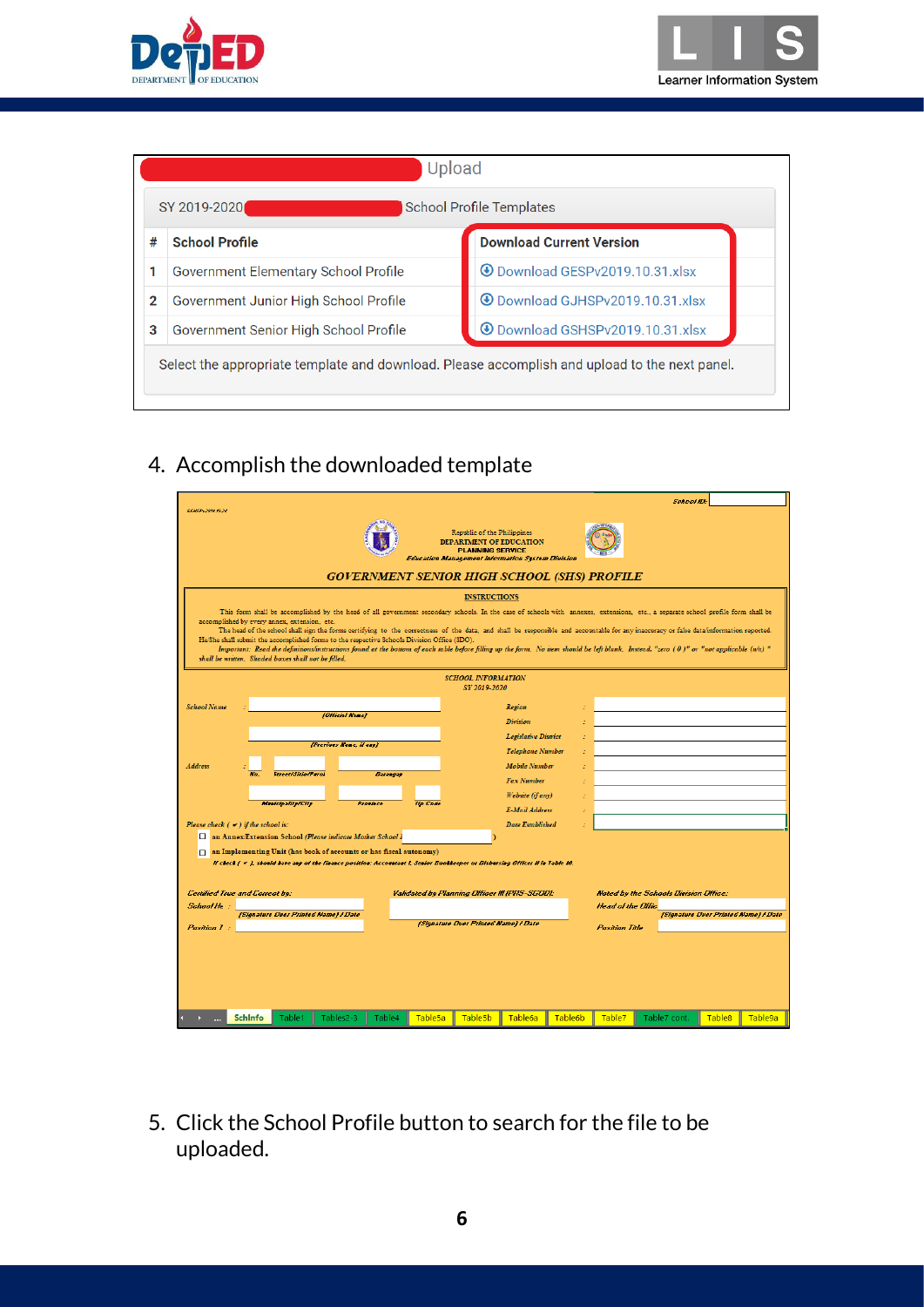



|                                                | Dashboard             | <b>Upload</b> | <b>Raw Data</b><br><b>Tutorial</b> |
|------------------------------------------------|-----------------------|---------------|------------------------------------|
|                                                |                       |               |                                    |
|                                                |                       |               |                                    |
|                                                |                       |               |                                    |
| oad                                            |                       |               |                                    |
| <b>Profile Templates</b>                       | SY SY 2019-2020       |               | School Profile Upload              |
| <b>Download Current Version</b>                |                       |               |                                    |
| 4 Download GESPv2019.10.31.xlsx                | Choose File To Upload |               |                                    |
| <b>E</b> Download GJHSPv2019.10.31.xlsx        | School Profile        |               |                                    |
| 4 Download GSHSPv2019.10.31.xlsx               |                       |               |                                    |
| lease accomplish and upload to the next panel. |                       |               |                                    |
|                                                |                       |               | <b>O</b> Upload Now                |
|                                                |                       |               |                                    |

#### 6. Click the UPLOAD NOW button

|                                                | Dashboard             | <b>Upload</b> | <b>Raw Data</b>       | <b>Tutorial</b>     |
|------------------------------------------------|-----------------------|---------------|-----------------------|---------------------|
|                                                |                       |               |                       |                     |
|                                                |                       |               |                       |                     |
| oad                                            |                       |               |                       |                     |
| Profile Templates                              | SY SY 2019-2020       |               | School Profile Upload |                     |
| <b>Download Current Version</b>                |                       |               |                       |                     |
| <b>4</b> Download GESPv2019.10.31.xlsx         | Choose File To Upload |               |                       |                     |
| <b>EDownload GJHSPv2019.10.31.xlsx</b>         | <b>School Profile</b> |               |                       |                     |
| <b>4 Download GSHSPv2019.10.31.xlsx</b>        |                       |               |                       |                     |
| lease accomplish and upload to the next panel. |                       |               |                       |                     |
|                                                |                       |               |                       | <b>O</b> Upload Now |
|                                                |                       |               |                       |                     |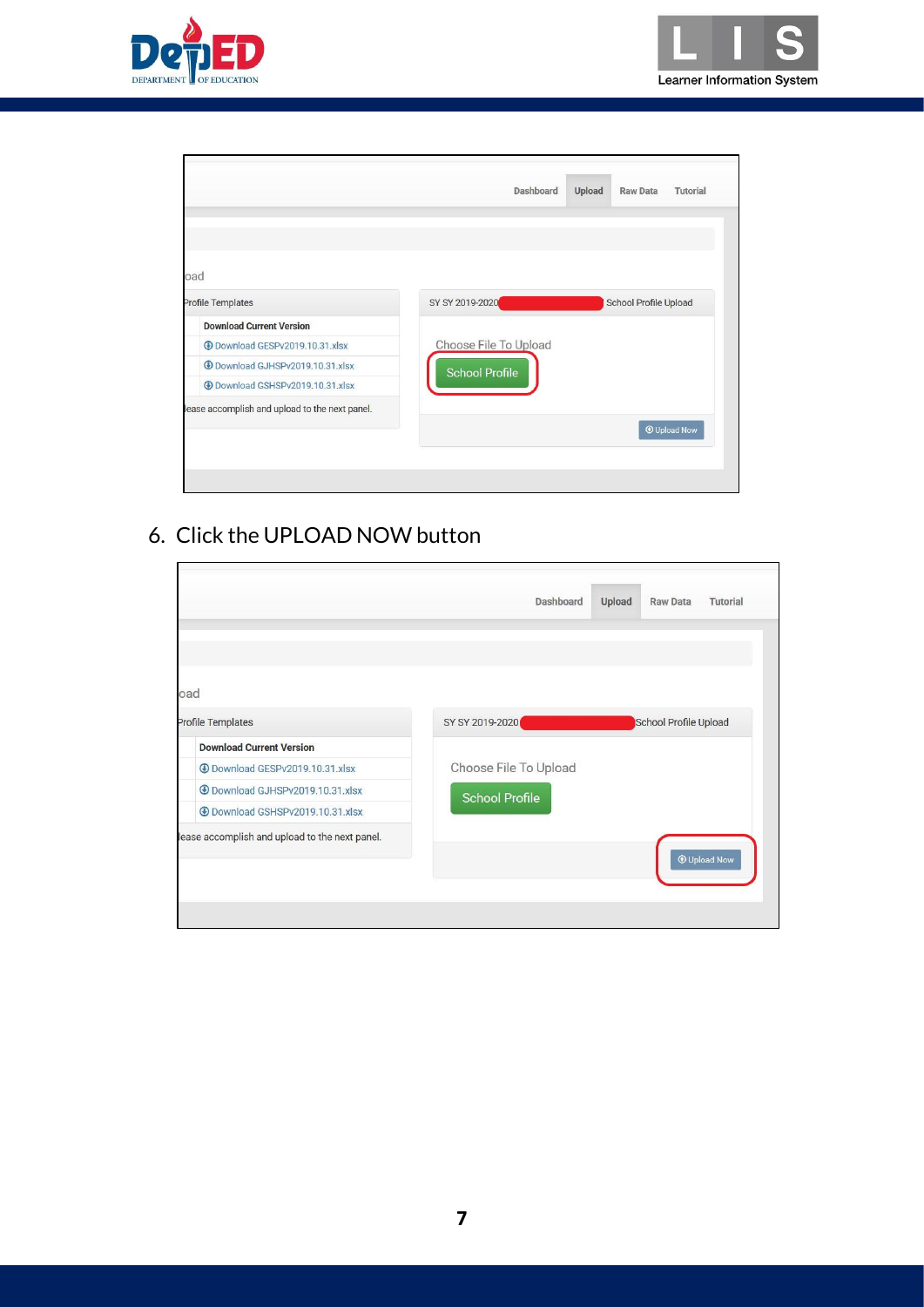



If there are errors found in the uploaded template:

a. A notification message will be displayed: *"Error(s) found. Please check the errors from the table below*".

|                |                                                                        | <b>Upload</b>                                                                                 |                                                                          |
|----------------|------------------------------------------------------------------------|-----------------------------------------------------------------------------------------------|--------------------------------------------------------------------------|
|                | SY 2019-2020                                                           | <b>Profile Templates</b>                                                                      | SY SY 2019-2020<br>School Profile Upload                                 |
| #              | <b>School Profile</b>                                                  | <b>Download Current Version</b>                                                               |                                                                          |
|                | Government Elementary School Profile                                   | 10.31.xlsx +                                                                                  | <b>O</b> Error(s) found. Please check the errors from the table below. x |
| $\overline{2}$ | Government Junior High School Profile                                  | 4 Download GJHSPv2019.10.31 xlsx                                                              |                                                                          |
| 3              | Government Senior High School Profile                                  | <b>EDownload GSHSPv2019.10.31.xlsx</b>                                                        | Choose File To Upload                                                    |
|                |                                                                        | Select the appropriate template and download. Please accomplish and upload to the next panel. | <b>School Profile</b>                                                    |
|                |                                                                        |                                                                                               | <b>@ Upload Now</b>                                                      |
|                | TEMPLATE ERRORS (Please fix these errors and reupload your excel file) |                                                                                               |                                                                          |
|                | Variable<br><b>Incorrect Values</b>                                    | <b>Sheet/Cell Address</b>                                                                     | <b>Error Message</b>                                                     |
|                | sch id<br><b>NULL VALUE</b>                                            | <b>BLANK School ID</b>                                                                        | Please enter a valid School ID                                           |

b. A table (TEMPLATE ERRORS) will be displayed to list the errors found in the uploaded template.

|                                                                        | Upload                                                                                        |                                                                          |
|------------------------------------------------------------------------|-----------------------------------------------------------------------------------------------|--------------------------------------------------------------------------|
| SY 2019-2020                                                           | <b>School Profile Templates</b>                                                               | SY SY 2019-2020<br>School Profile Upload                                 |
| <b>School Profile</b>                                                  | <b>Download Current Version</b>                                                               |                                                                          |
| Government Elementary School Profile                                   | 4 Download GESPv2019.10.31 xlsx                                                               | <b>O</b> Error(s) found. Please check the errors from the table below. x |
| Government Junior High School Profile                                  | 10.31.xlsx                                                                                    |                                                                          |
| Government Senior High School Profile                                  | 4 Download GSHSPv2019.10.31 xlsx                                                              | Choose File To Upload                                                    |
|                                                                        | Select the appropriate template and download. Please accomplish and upload to the next panel. | <b>School Profile</b>                                                    |
|                                                                        |                                                                                               | <b>O</b> Upload Now                                                      |
|                                                                        |                                                                                               |                                                                          |
| TEMPLATE ERRORS (Please fix these errors and reupload your excel file) |                                                                                               |                                                                          |
| Variable<br><b>Incorrect Values</b>                                    | <b>Sheet/Cell Address</b>                                                                     | <b>Error Message</b>                                                     |